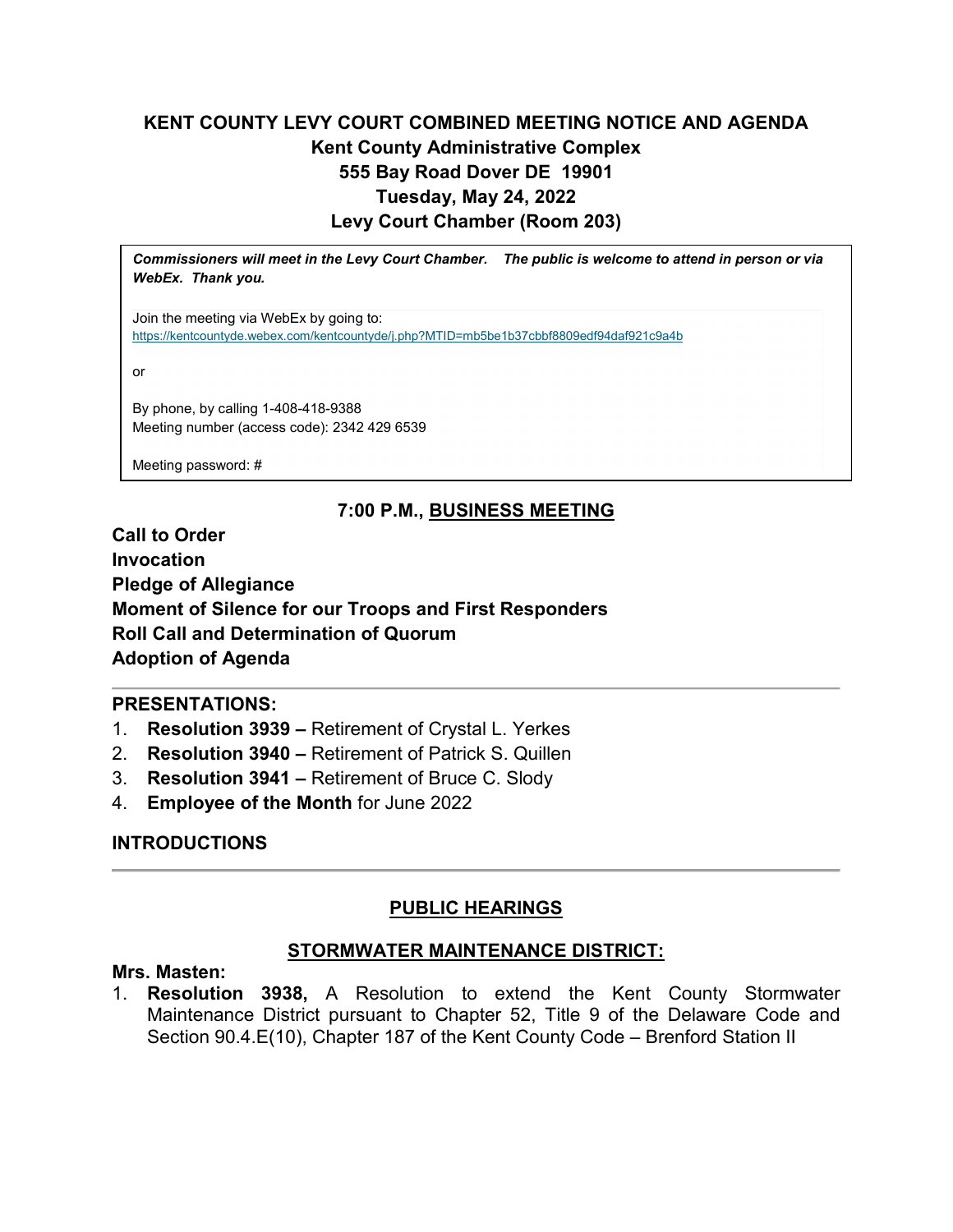### **PUBLIC HEARINGS, continued**

#### **PETITION FOR CONDITIONAL USE APPROVAL:**

#### **Mr. Angel:**

1. **Application/Name:** CS-22-02 Calpine's Kent County Solar Energy Center; **Applicant/ Owner:** Calpine Mid-Atlantic Development, LLC c/o William Ferguson; **Zoning District/ Proposed Use:** AR (Agricultural Residential & AC (Agricultural Conservation) / Solar Facility / Public Utility; **Area & Location / ID#:** 246.96+/ acres on the southwest corner of the intersection White Oak Rd. (Co. Rd. 66) and Bayside Drive (Co. Rd. 17), northeast of the City of Dover. / LC-00-058.00-02- 48.00-000 & LC-00-058.00-02-49.00-000

### **PETITION TO AMEND COMPREHENSIVE PLAN MAP AND ZONING MAP:**

#### **Mr. Howell:**

1. **Ordinance LC22-10,** An Ordinance to amend the Comprehensive Plan Map Designation and the Official Zoning Map of Kent County, Delaware pursuant to the provisions of Kent County Code, Vol. II, Chapter 205 Zoning, Article III, Section 205-8 and Section 205-9, and Article XXVIII (changes and amendments) effective December 01, 2000, as amended.

*(Ref: Application: CZ-22-03; Applicant & Owner: Brenda J., John H. & Robert K. Dunning; Proposed Zoning District: AR; Area & Location / ID#: 68.5 +/ acres (Area of Petition 1.1364 +/- acres) located on the north side of Sudlersville Rd. (Co. Rd. 41), 487 ft. east of Downs Chapel Rd. (Co. Rd. 95), west of Kenton / KH-00-043.00-02-38.00-000)*

#### **CLOSE PUBLIC HEARINGS**

#### **RECESS TO COMMITTEE MEETING**

### **COMMITTEE MEETING**

**Call to Order Determination of a Quorum**

**Administration Committee Mr. Angel, Chair** 1. Kent County AeroPark – Proposed Purchase of Lots 17 and 23 **Public Comments Adjourn**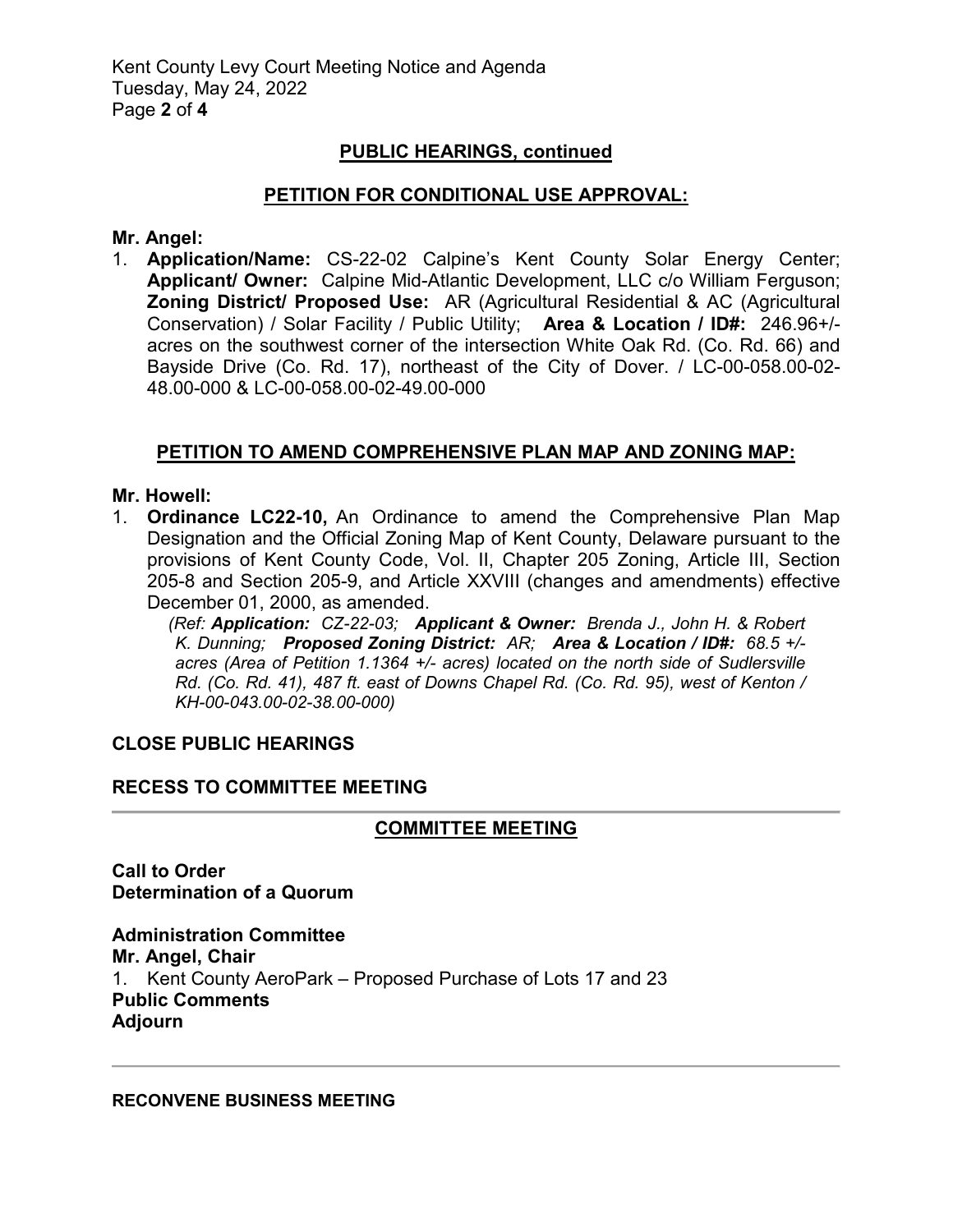## **OLD BUSINESS**

### **NEW BUSINESS**

### **Mrs. Masten:**

- 1. Appointment to the Personnel Administration Board
- 2. Introduction of **Resolution 3943,** FY2023 Sewer Assessment Rolls for Kent County Sewage Disposal District No. 1 (KCSDD No.1) as listed *for Public Hearing on Tuesday, June 14, 2022 at 7:00 PM*
- 3. Introduction of **Resolution 3928,** A Resolution establishing Big Oak Garbage Collection District No. 188 *for Public Hearing on Tuesday, June 14, 2022 at 7:00 PM*
- 4. Introduction of **Resolution 3929,** A Resolution establishing Big Oak Street Light District No. 188 *for Public Hearing on Tuesday, June 14, 2022 at 7:00 PM*

### **Mr. Angel:**

- 1. *Potential Action Item from the Administration Committee Meeting:* Kent County AeroPark – Proposed Purchase of Lots 17 and 23
- 2. Introduction of **Ordinance LC22-14,** An ordinance to amend Kent County Code, Vol. 1, Chapter 158 Moratoriums, as amended, by adding a new subsection relating to acceptance of Conditional Use Site Plan application for Utility Solar Facilities (greater than 50 acres) *for Public Hearing on Tuesday, July 19, 2022 at 7:00 PM*

## **OTHER BUSINESS**

- 1. Move to go into Executive Session immediately following the Business Meeting for preliminary discussion on site acquisition for a publicly funded capital improvement; legal strategy session regarding collective bargaining or pending or potential litigation; and personnel matters pursuant to 29 Del.C. 10004(b)(2), (4), and (9)
- 2. Move to go into Executive Session immediately following the Committee Meetings of June 7, 2022 for preliminary discussion on site acquisition for a publicly funded capital improvement; legal strategy session regarding collective bargaining or pending or potential litigation; and personnel matters pursuant to 29 Del.C. 10004(b)(2), (4), and (9)

### **INFORMATION ITEMS**

**PUBLIC COMMENTS**

### **COMMISSIONERS' COMMENTS**

**ADJOURN**